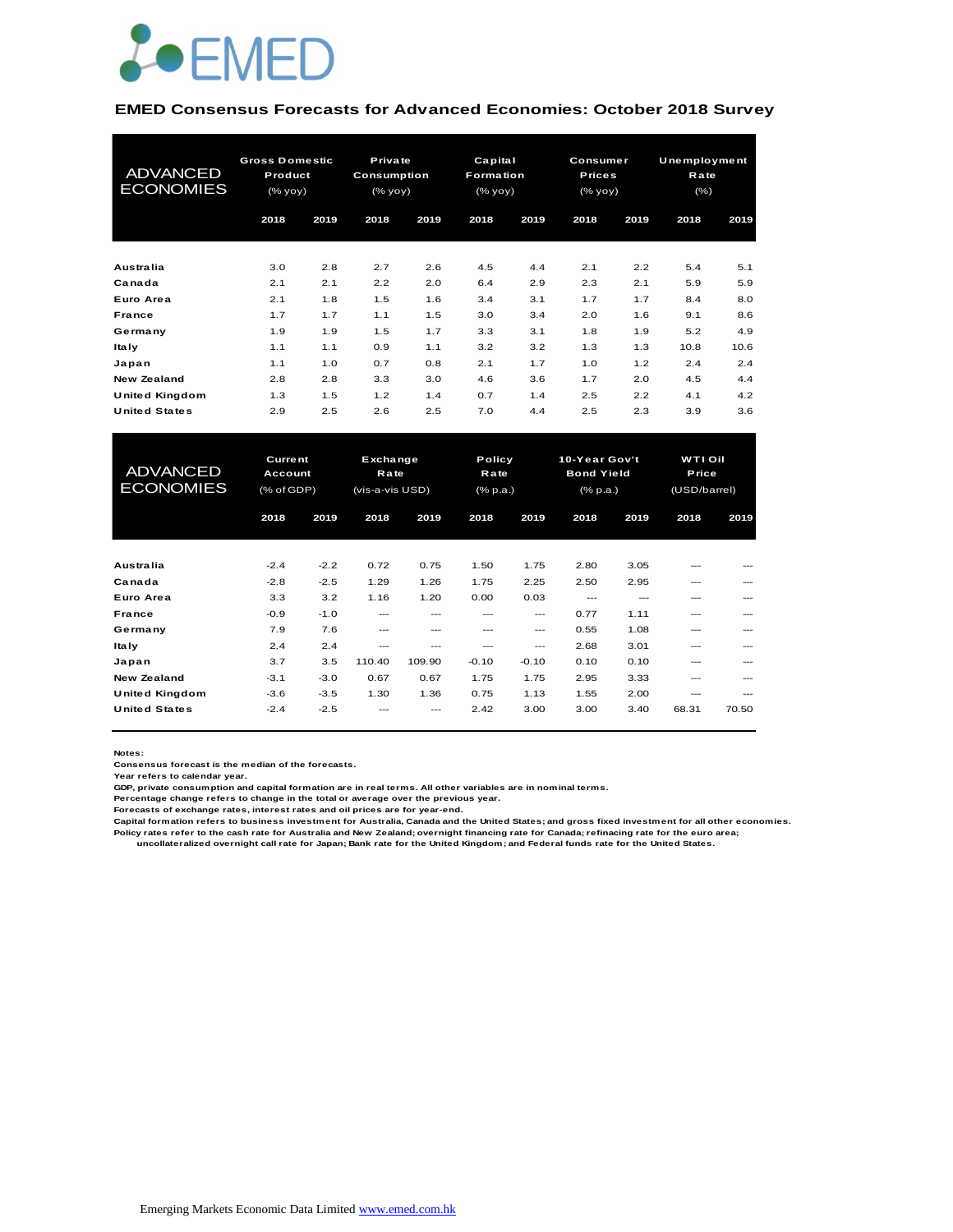

#### **EMED Consensus Forecasts for Emerging Markets: October 2018 Survey**

| <b>EMERGING</b><br><b>MARKETS</b> | <b>Gross Domestic</b><br>Product<br>$(%$ (% yoy) |      |        |      |        | Private<br><b>Consumption</b><br>$(% \mathsf{A}\rightarrow \mathsf{B})$ (% yoy) |      | <b>Fixed</b><br>Investment<br>(% yoy) |          | Consumer<br><b>Prices</b><br>(% yoy) | <b>Unemployment</b><br>Rate<br>$(\% )$ |  |
|-----------------------------------|--------------------------------------------------|------|--------|------|--------|---------------------------------------------------------------------------------|------|---------------------------------------|----------|--------------------------------------|----------------------------------------|--|
|                                   | 2018                                             | 2019 | 2018   | 2019 | 2018   | 2019                                                                            | 2018 | 2019                                  | 2018     | 2019                                 |                                        |  |
|                                   |                                                  |      |        |      |        |                                                                                 |      |                                       |          |                                      |                                        |  |
| Argentina                         | $-1.5$                                           | 0.5  | $-0.8$ | 0.3  | $-3.5$ | $-5.0$                                                                          | 32.1 | 30.0                                  | 9.2      | 9.0                                  |                                        |  |
| <b>Brazil</b>                     | 1.5                                              | 2.3  | 2.1    | 2.3  | 2.4    | 4.7                                                                             | 3.7  | 4.3                                   | 12.2     | 11.4                                 |                                        |  |
| Chile                             | 3.8                                              | 3.3  | 3.9    | 3.3  | 4.0    | 4.1                                                                             | 2.5  | 3.0                                   | 6.8      | 6.7                                  |                                        |  |
| China                             | 6.6                                              | 6.3  | 8.5    | 7.7  | 6.0    | 5.8                                                                             | 2.1  | 2.3                                   | 4.0      | 4.0                                  |                                        |  |
| Colombia                          | 2.6                                              | 3.2  | 2.6    | 3.4  | 2.7    | 4.0                                                                             | 3.3  | 3.4                                   | 9.9      | 10.0                                 |                                        |  |
| <b>Czech Republic</b>             | 3.1                                              | 2.9  | 3.4    | 2.2  | 6.7    | 4.2                                                                             | 2.2  | 2.3                                   | 2.3      | 2.2                                  |                                        |  |
| <b>Hong Kong</b>                  | 3.5                                              | 2.5  | 3.4    | 2.5  | 1.9    | 1.9                                                                             | 2.2  | 2.3                                   | 3.3      | 3.2                                  |                                        |  |
| Hungary                           | 4.0                                              | 3.0  | 4.1    | 3.1  | 12.9   | 7.3                                                                             | 2.9  | 3.1                                   | 3.6      | 3.3                                  |                                        |  |
| India                             | 7.5                                              | 7.4  | 7.1    | 6.8  | 10.3   | 8.1                                                                             | 4.7  | 4.7                                   | $\cdots$ | $\qquad \qquad -$                    |                                        |  |
| Indonesia                         | 5.2                                              | 5.3  | 5.1    | 5.0  | 6.2    | 4.7                                                                             | 3.5  | 4.0                                   | 5.5      | 5.3                                  |                                        |  |
| Malaysia                          | 5.0                                              | 4.9  | 6.7    | 5.4  | 4.4    | 7.1                                                                             | 1.5  | 2.5                                   | 3.4      | 3.3                                  |                                        |  |
| <b>Mexico</b>                     | 2.1                                              | 2.1  | 2.7    | 2.5  | 1.8    | 1.9                                                                             | 4.6  | 3.9                                   | 3.4      | 3.5                                  |                                        |  |
| <b>Philippines</b>                | 6.4                                              | 6.5  | 5.9    | 5.8  | 14.3   | 12.2                                                                            | 5.0  | 4.0                                   | 5.4      | 5.3                                  |                                        |  |
| Poland                            | 4.6                                              | 3.5  | 4.5    | 4.0  | 7.2    | 6.1                                                                             | 1.8  | 2.3                                   | 4.0      | 3.9                                  |                                        |  |
| Russia                            | 1.8                                              | 1.6  | 2.9    | 2.0  | 2.3    | 3.1                                                                             | 3.0  | 4.3                                   | 5.0      | 4.8                                  |                                        |  |
| Singapore                         | 3.0                                              | 2.7  | 2.9    | 3.5  | 2.1    | 4.0                                                                             | 0.7  | 1.2                                   | 2.2      | 2.4                                  |                                        |  |
| South Korea                       | 2.8                                              | 2.7  | 2.6    | 2.3  | 0.9    | 2.0                                                                             | 1.6  | 2.0                                   | 3.7      | 3.7                                  |                                        |  |
| <b>Taiwan</b>                     | 2.7                                              | 2.4  | 2.4    | 2.0  | 2.0    | 1.3                                                                             | 1.5  | 1.5                                   | 3.7      | 3.7                                  |                                        |  |
| <b>Thailand</b>                   | 4.4                                              | 3.8  | 3.8    | 3.6  | 3.9    | 5.2                                                                             | 1.2  | 1.5                                   | 1.0      | 1.0                                  |                                        |  |
| Turkey                            | 3.8                                              | 0.8  | 4.2    | 0.8  | 2.6    | 0.0                                                                             | 15.1 | 16.6                                  | 11.3     | 11.9                                 |                                        |  |

|                       | <b>Money</b>         |                         | <b>Merchandise</b> |      |                | <b>Merchandise</b><br>Current |                |        |                 | Exchange |  |
|-----------------------|----------------------|-------------------------|--------------------|------|----------------|-------------------------------|----------------|--------|-----------------|----------|--|
| <b>EMERGING</b>       | Supply M2            |                         | <b>Exports</b>     |      | <b>Imports</b> |                               | <b>Account</b> |        | Rate            |          |  |
| <b>MARKETS</b>        | (% yoy)              |                         | $(%$ (% yoy)       |      | $(%$ (% yoy)   |                               | (% of GDP)     |        | (vis-a-vis USD) |          |  |
|                       | 2018                 | 2019                    | 2018               | 2019 | 2018           | 2019                          | 2018           | 2019   | 2018            | 2019     |  |
|                       |                      |                         |                    |      |                |                               |                |        |                 |          |  |
| Argentina             | 25.1                 | 20.8                    | 4.1                | 6.2  | 1.3            | $-1.9$                        | $-3.8$         | $-2.7$ | 40.50           | 47.79    |  |
| <b>Brazil</b>         | 6.4                  | 6.8                     | 3.4                | 3.0  | 8.3            | 6.3                           | $-1.2$         | $-1.8$ | 3.90            | 3.76     |  |
| Chile                 | 10.5                 | 8.0                     | 9.1                | 5.7  | 10.6           | 7.6                           | $-1.8$         | $-2.0$ | 660             | 630      |  |
| China                 | 8.4                  | 8.4                     | 8.7                | 3.7  | 13.2           | 5.0                           | 1.0            | 0.5    | 6.83            | 6.65     |  |
| Colombia              | 10.8                 | 12.2                    | 5.8                | 2.3  | 5.7            | 3.9                           | $-3.1$         | $-3.0$ | 3000            | 2900     |  |
| <b>Czech Republic</b> | $\sim$ $\sim$ $\sim$ | $\qquad \qquad -\qquad$ | 4.3                | 4.8  | 5.5            | 4.4                           | 0.5            | 0.5    | 21.8            | 21.6     |  |
| <b>Hong Kong</b>      | 7.4                  | 7.6                     | 4.6                | 3.5  | 4.6            | 3.4                           | 3.3            | 3.2    | 7.80            | 7.80     |  |
| Hungary               | 4.1                  | $\qquad \qquad -\qquad$ | 5.7                | 2.4  | 6.8            | 2.7                           | 2.0            | 2.0    | 264             | 274      |  |
| India                 | 9.0                  | $\frac{1}{2}$           | 7.8                | 8.2  | 8.0            | 7.0                           | $-2.3$         | $-2.2$ | 69.3            | 68.1     |  |
| Indonesia             | 10.6                 | 6.5                     | 6.8                | 7.9  | 9.7            | 7.5                           | $-2.4$         | $-2.5$ | 14900           | 14500    |  |
| Malaysia              | 3.9                  | $\qquad \qquad -$       | 7.0                | 7.0  | 7.0            | 8.5                           | 3.0            | 2.7    | 4.15            | 4.11     |  |
| <b>Mexico</b>         | 9.6                  | 9.0                     | 9.1                | 6.3  | 9.5            | 6.9                           | $-1.8$         | $-1.9$ | 19.0            | 19.0     |  |
| <b>Philippines</b>    | 15.8                 | 11.9                    | 7.1                | 9.5  | 8.2            | 10.1                          | $-1.3$         | $-1.5$ | 54.0            | 54.5     |  |
| <b>Poland</b>         | 7.5                  | 7.8                     | 5.5                | 7.2  | 6.9            | 7.7                           | $-0.6$         | $-1.0$ | 3.60            | 3.53     |  |
| Russia                | 12.0                 | 9.0                     | 3.9                | 11.3 | 7.0            | $-1.1$                        | 4.3            | 4.0    | 63.3            | 65.5     |  |
| Singapore             | 6.2                  | ---                     | 4.6                | 8.3  | 5.6            | 8.7                           | 19.2           | 19.0   | 1.38            | 1.34     |  |
| South Korea           | 6.3                  | 5.5                     | 5.3                | 4.4  | 4.8            | 3.4                           | 4.2            | 5.0    | 1120            | 1085     |  |
| Taiwan                | 4.1                  | 3.8                     | 6.6                | 6.3  | 8.7            | 5.3                           | 13.2           | 13.4   | 30.8            | 30.2     |  |
| <b>Thailand</b>       | 5.0                  | 5.3                     | 8.6                | 5.3  | 12.2           | 7.5                           | 8.8            | 7.7    | 32.8            | 32.6     |  |
| Turkey                | 34.0                 | 18.0                    | 5.0                | 6.0  | 4.4            | 1.8                           | $-5.4$         | $-4.5$ | 6.00            | 6.50     |  |
|                       |                      |                         |                    |      |                |                               |                |        |                 |          |  |

**Notes:** 

**Consensus forecast is the median of the forecasts.**

**Year refers to calendar year except for India for which fiscal year (April to March) is used. GDP, private consumption and fixed investment are in real terms. All other variables are in nominal terms.**

**Percentage change refers to change in the total or average over the previous year, except for money supply growth which is based on year-end figures.**

**Forecasts of exchange rates and interest rates are for year-end.**

**Forecasts for India are FY18/19 and FY19/20**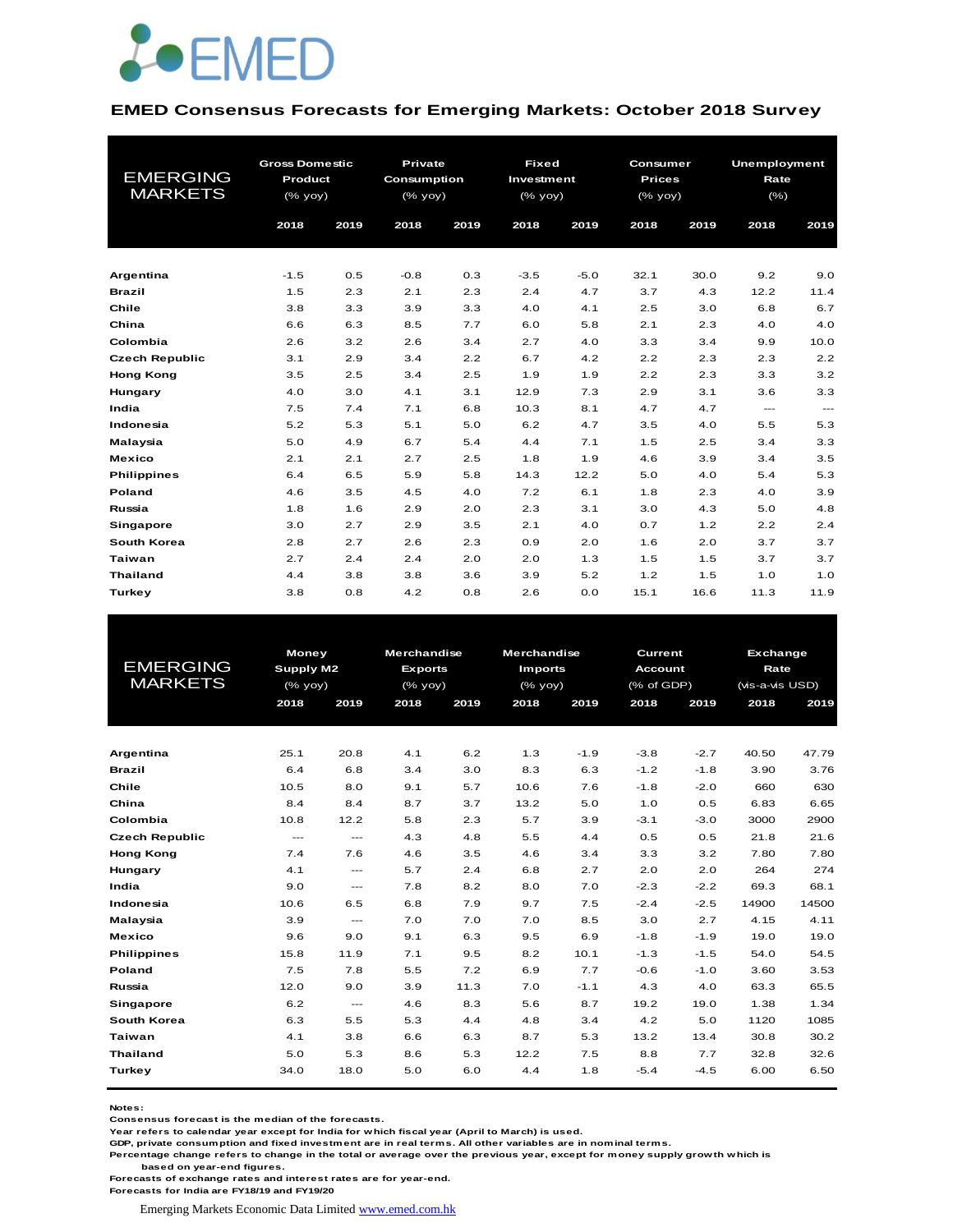## **JOEMED**

### **EMED Consensus Forecasts for the United States: October 2018 Survey**

| <b>UNITED STATES</b>             | <b>Gross Domestic</b><br>Product<br>(% yoy)<br>2018 | 2019 | <b>Consumer</b><br><b>Prices</b><br>(% yoy)<br>2018 | 2019 | <b>UNITED STATES</b>                | 2018 | <b>Gross Domestic</b><br>Product<br>(% yoy)<br>2019 |     | <b>Consumer</b><br><b>Prices</b><br>(% yoy)<br>2018<br>2019 |  |
|----------------------------------|-----------------------------------------------------|------|-----------------------------------------------------|------|-------------------------------------|------|-----------------------------------------------------|-----|-------------------------------------------------------------|--|
| <b>ABN AMRO</b>                  | 3.0                                                 | 2.7  | 2.4                                                 | 2.2  | <b>Kiel Institute</b>               | 2.8  | 2.4                                                 | 2.5 | 2.3                                                         |  |
| <b>Action Economics</b>          | 2.9                                                 | 3.0  | 2.5                                                 | 2.5  | <b>Moody's Analytics</b>            | 2.9  | 2.9                                                 | 2.5 | 2.3                                                         |  |
| <b>AIB Global Treasury</b>       | 2.6                                                 | 2.1  | 2.4                                                 | 2.2  | <b>Mortgage Bankers Association</b> | 3.1  | 2.3                                                 | 2.5 | 2.4                                                         |  |
| <b>Allianz</b>                   | 2.6                                                 | 2.2  | 2.3                                                 | 2.4  | NAR                                 | 3.0  | 2.6                                                 | 2.9 | 2.7                                                         |  |
| <b>Bank Julius Baer</b>          | 2.9                                                 | 2.8  | 2.5                                                 | 2.2  | <b>National Bank of Canada</b>      | 2.9  | 2.4                                                 | 2.5 | 2.3                                                         |  |
| <b>BayernLB</b>                  | 2.9                                                 | 2.6  | 2.5                                                 | 2.1  | <b>NIESR</b>                        | 2.9  | 2.7                                                 | 2.3 | 2.3                                                         |  |
| <b>BBVA</b>                      | 2.8                                                 | 2.8  | 2.6                                                 | 2.7  | <b>Northern Trust</b>               | 2.9  | 2.4                                                 | 2.5 | 2.3                                                         |  |
| <b>Berenberg Capital Markets</b> | 2.9                                                 | 2.8  | 2.5                                                 | 2.3  | <b>OCBC Bank</b>                    | 2.9  | 2.5                                                 | 2.5 | 2.4                                                         |  |
| <b>BMO Capital Markets</b>       | 2.8                                                 | 2.5  | 2.2                                                 | 2.0  | <b>PNC</b>                          | 3.0  | 3.0                                                 | 2.4 | 2.2                                                         |  |
| <b>BNP Paribas</b>               | 2.8                                                 | 1.8  | 2.5                                                 | 2.1  | Prometeia                           | 2.9  | 2.4                                                 | 2.4 | 2.1                                                         |  |
| <b>Capital Economics</b>         | 2.8                                                 | 2.2  | 2.5                                                 | 2.1  | <b>Raymond James</b>                | 2.8  | 2.1                                                 | 2.5 | 2.1                                                         |  |
| <b>CIBC World Markets</b>        | 2.8                                                 | 2.2  | 2.6                                                 | 2.5  | Royal Bank of Canada                | 2.9  | 2.5                                                 | 2.6 | 2.5                                                         |  |
| <b>Comerica Bank</b>             | 2.9                                                 | 2.7  | 2.5                                                 | 2.4  | <b>Schroders</b>                    | 2.8  | 2.4                                                 | 2.8 | 2.6                                                         |  |
| Commerzbank                      | 2.8                                                 | 2.3  | 2.5                                                 | 2.5  | Scotia Capital                      | 2.9  | 2.4                                                 | 2.8 | 2.1                                                         |  |
| <b>Credit Agricole</b>           | 2.8                                                 | 2.5  | 2.5                                                 | 2.6  | <b>Societe Generale</b>             | 2.8  | 1.6                                                 | 2.4 | 1.9                                                         |  |
| <b>Credit Suisse</b>             | 2.9                                                 | 2.7  | 2.5                                                 | 2.0  | <b>Standard &amp; Poor's</b>        | 2.9  | 2.3                                                 | 2.2 | 2.1                                                         |  |
| Daiwa Institute of Research      | 2.9                                                 | 2.3  | 2.4                                                 | 2.2  | <b>TD Economics</b>                 | 2.9  | 2.7                                                 | 2.5 | 2.2                                                         |  |
| Danske Bank                      | 2.8                                                 | 2.5  | 2.5                                                 | 2.0  | University of Michigan - RSQE       | 2.9  | 2.8                                                 | 2.4 | 2.0                                                         |  |
| <b>DBS Bank</b>                  | 2.6                                                 | 2.5  | 1.8                                                 | 1.8  | <b>UOB</b>                          | 2.7  | 2.3                                                 | 2.5 | 3.0                                                         |  |
| Deka Bank                        | 2.8                                                 | 2.2  | 2.6                                                 | 2.3  | <b>Wells Fargo</b>                  | 2.9  | 2.8                                                 | 2.5 | 2.8                                                         |  |
| Desjardins                       | 2.9                                                 | 2.7  | 2.5                                                 | 2.3  |                                     |      |                                                     |     |                                                             |  |
| <b>DIW Berlin</b>                | 2.8                                                 | 2.5  | 2.6                                                 | 2.1  |                                     |      |                                                     |     |                                                             |  |
| <b>DZ Bank</b>                   | 2.9                                                 | 2.7  | 2.6                                                 | 2.6  | <b>CONSENSUS</b>                    |      |                                                     |     |                                                             |  |
| <b>Fannie Mae</b>                | 2.9                                                 | 2.6  | 2.5                                                 | 2.3  | Median                              | 2.9  | 2.5                                                 | 2.5 | 2.3                                                         |  |
| <b>First Trust Advisors</b>      | 3.0                                                 | 3.1  | 2.5                                                 | 2.5  | Mean                                | 2.9  | 2.5                                                 | 2.5 | 2.3                                                         |  |
| <b>Freddie Mac</b>               | 3.0                                                 | 2.4  | 2.5                                                 | 2.4  | High                                | 3.1  | 3.1                                                 | 2.9 | 3.0                                                         |  |
| Handelsbanken                    | 2.8                                                 | 2.0  | 2.0                                                 | 2.2  | Low                                 | 2.6  | 1.6                                                 | 1.8 | 1.8                                                         |  |
| Intesa Sanpaolo                  | 2.9                                                 | 2.7  | 2.5                                                 | 1.8  | <b>Standard Deviation</b>           | 0.1  | 0.3                                                 | 0.2 | 0.3                                                         |  |
| Continues in the next column     |                                                     |      |                                                     |      |                                     |      |                                                     |     |                                                             |  |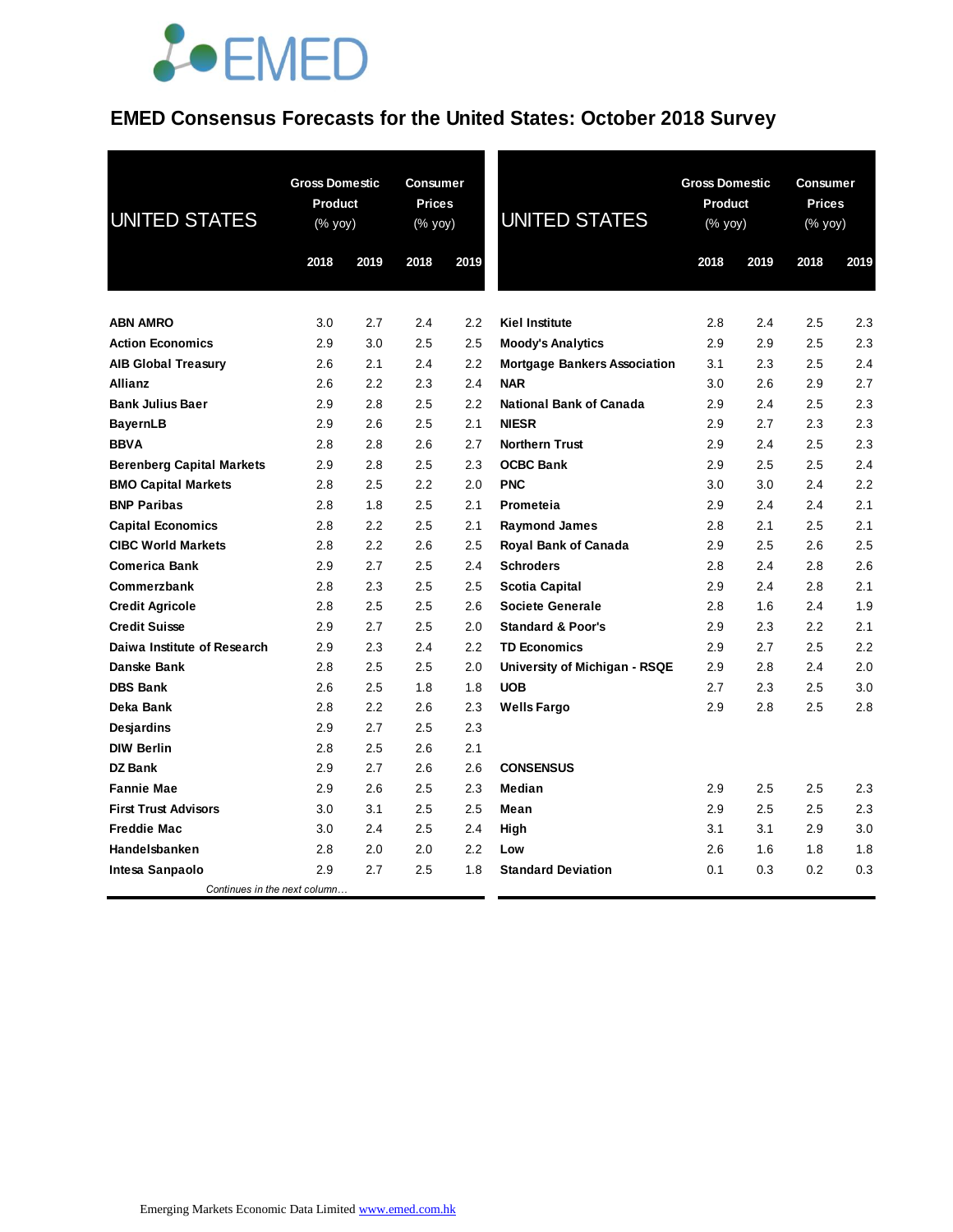

### **EMED Consensus Forecasts for the Euro Area: October 2018 Survey**

| <b>EURO AREA</b>                 | <b>Gross Domestic</b><br><b>Product</b><br>$(%$ (% yoy) |      | <b>Consumer</b><br><b>Prices</b><br>$(%$ yoy $)$ |      | <b>EURO AREA</b>            | <b>Gross Domestic</b><br>Product<br>(% yoy) |      | <b>Consumer</b><br><b>Prices</b><br>$(% \mathsf{y}\right)$ (% yoy) |      |
|----------------------------------|---------------------------------------------------------|------|--------------------------------------------------|------|-----------------------------|---------------------------------------------|------|--------------------------------------------------------------------|------|
|                                  | 2018                                                    | 2019 | 2018                                             | 2019 |                             | 2018                                        | 2019 | 2018                                                               | 2019 |
| <b>ABN AMRO</b>                  | 2.2                                                     | 2.1  | 1.7                                              | 1.4  | Intesa Sanpaolo             | 2.0                                         | 1.7  | 1.8                                                                | 1.9  |
| <b>AIB Global Treasury</b>       | 2.3                                                     | 1.9  | 1.6                                              | 1.6  | <b>Kiel Institute</b>       | 2.1                                         | 1.9  | 1.7                                                                | 1.7  |
| <b>Allianz</b>                   | 2.2                                                     | 2.0  | 1.5                                              | 1.7  | <b>Moody's Analytics</b>    | 2.1                                         | 1.9  | 1.7                                                                | 1.7  |
| <b>Bank Julius Baer</b>          | 2.1                                                     | 1.7  | 1.8                                              | 2.0  | <b>NIESR</b>                | 2.4                                         | 2.2  | 1.6                                                                | 1.6  |
| <b>BayernLB</b>                  | 2.1                                                     | 1.6  | 1.7                                              | 1.7  | <b>OCBC Bank</b>            | 2.1                                         | 1.9  | 1.9                                                                | 1.5  |
| <b>Berenberg Capital Markets</b> | 1.9                                                     | 1.7  | 1.7                                              | 1.7  | Prometeia                   | 2.0                                         | 1.6  | 1.7                                                                | 1.8  |
| <b>BMO Capital Markets</b>       | 2.1                                                     | 1.8  | 1.8                                              | 1.9  | <b>Royal Bank of Canada</b> | 2.1                                         | 1.8  | 1.7                                                                | 1.7  |
| <b>BNP Paribas</b>               | 2.0                                                     | 1.5  | 1.9                                              | 1.9  | <b>Schroders</b>            | 2.0                                         | 1.7  | 1.8                                                                | 1.6  |
| <b>Capital Economics</b>         | 2.0                                                     | 2.0  | 1.6                                              | 1.0  | Scotia Capital              | 2.2                                         | 1.9  | 1.9                                                                | 1.7  |
| <b>CIBC World Markets</b>        | 2.0                                                     | 1.8  | 1.6                                              | 1.9  | Societe Generale            | 2.1                                         | 1.9  | 1.8                                                                | 1.4  |
| Commerzbank                      | 2.0                                                     | 1.8  | 1.7                                              | 1.4  | <b>TD Economics</b>         | 2.0                                         | 1.6  | 1.7                                                                | 1.7  |
| <b>Credit Agricole</b>           | 2.1                                                     | 1.8  | 1.8                                              | 1.7  | <b>UOB</b>                  | 2.1                                         | 1.8  | 1.7                                                                | 1.7  |
| <b>Credit Suisse</b>             | 2.1                                                     | 2.0  | 2.2                                              | 1.6  | <b>Wells Fargo</b>          | 2.0                                         | 2.1  | 1.8                                                                | 1.9  |
| <b>Danske Bank</b>               | 2.0                                                     | 1.7  | 1.8                                              | 1.5  |                             |                                             |      |                                                                    |      |
| <b>DBS Bank</b>                  | 2.2                                                     | 2.2  | 1.4                                              | 1.4  |                             |                                             |      |                                                                    |      |
| Deka Bank                        | 2.2                                                     | 1.8  | 1.9                                              | 1.9  | <b>CONSENSUS</b>            |                                             |      |                                                                    |      |
| <b>DIW Berlin</b>                | 2.0                                                     | 1.7  | 1.9                                              | 1.8  | Median                      | 2.1                                         | 1.8  | 1.7                                                                | 1.7  |
| DZ Bank                          | 1.9                                                     | 1.5  | 1.8                                              | 1.8  | Mean                        | 2.1                                         | 1.8  | 1.7                                                                | 1.7  |
| <b>ETLA</b>                      | 2.1                                                     | 1.8  | 1.6                                              | 1.8  | High                        | 2.4                                         | 2.2  | 2.2                                                                | 2.0  |
| <b>EUROFER</b>                   | 2.1                                                     | 1.8  | 1.9                                              | 1.8  | Low                         | 1.9                                         | 1.5  | 1.4                                                                | 1.0  |
| Handelsbanken                    | 2.1                                                     | 1.8  | 1.7                                              | 1.8  | <b>Standard Deviation</b>   | 0.1                                         | 0.2  | 0.1                                                                | 0.2  |
| Continues in the next column     |                                                         |      |                                                  |      |                             |                                             |      |                                                                    |      |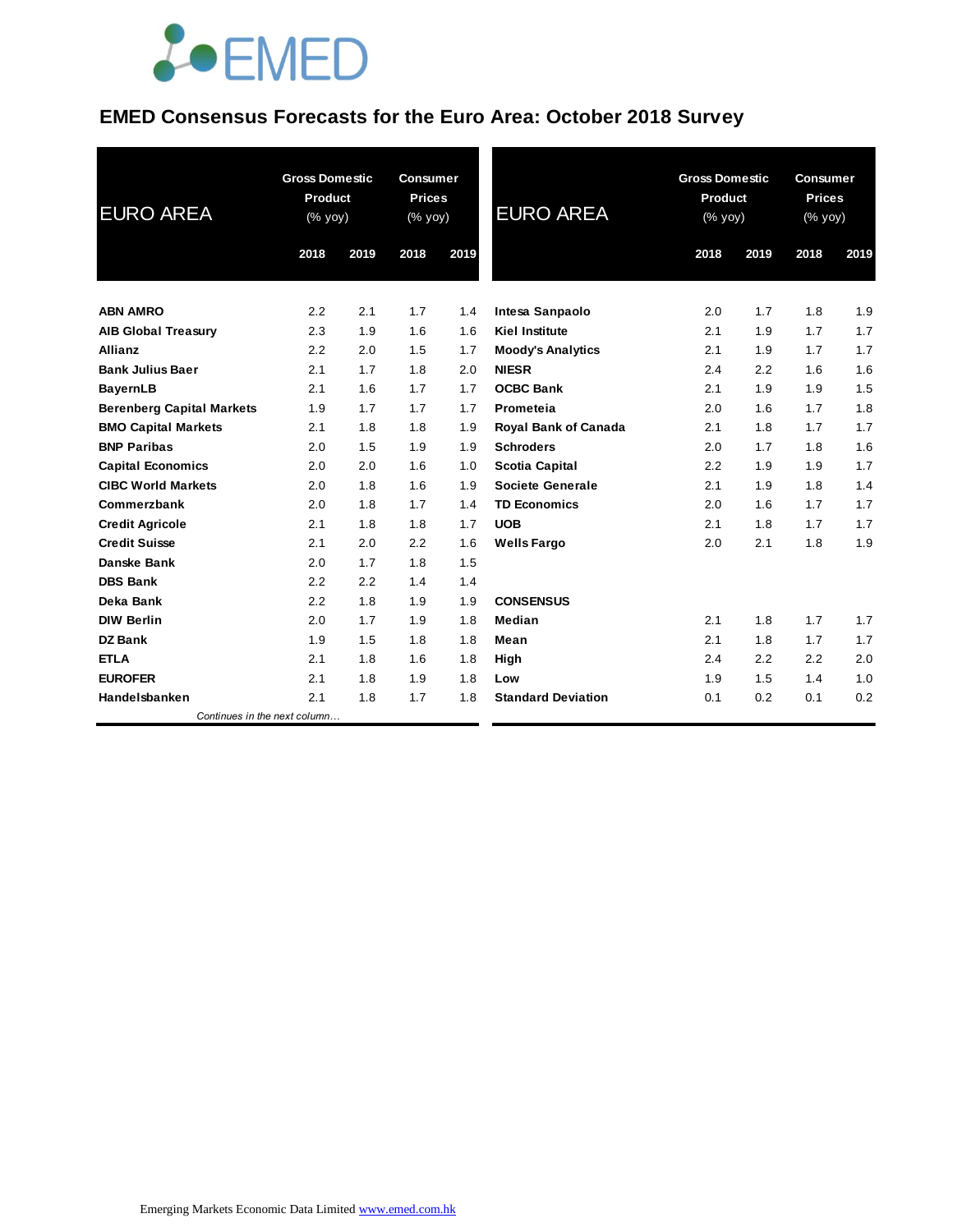# **JOEMED**

### **EMED Consensus Forecasts for Japan: October 2018 Survey**

| <b>JAPAN</b>                     | <b>Gross Domestic</b><br><b>Product</b><br>(% yoy) |      | <b>Consumer</b><br><b>Prices</b><br>$(%$ yoy) |      | <b>JAPAN</b>              | <b>Gross Domestic</b><br>Product<br>(% yoy) |      | <b>Consumer</b><br><b>Prices</b><br>(% yoy) |      |
|----------------------------------|----------------------------------------------------|------|-----------------------------------------------|------|---------------------------|---------------------------------------------|------|---------------------------------------------|------|
|                                  | 2018                                               | 2019 | 2018                                          | 2019 |                           | 2018                                        | 2019 | 2018                                        | 2019 |
| <b>ABN AMRO</b>                  | 1.0                                                | 1.0  | 0.9                                           | 1.2  | <b>JCER</b>               | 1.2                                         | 0.9  | 0.9                                         | 1.6  |
| <b>AIB Global Treasury</b>       | 1.4                                                | 1.1  | 1.0                                           | 0.5  | <b>Kiel Institute</b>     | 0.9                                         | 1.2  | 0.9                                         | 1.2  |
| <b>Allianz</b>                   | 1.2                                                | 1.0  | 1.2                                           | 1.5  | <b>Mizuho Securities</b>  | 1.2                                         | 0.8  | 0.9                                         | 0.9  |
| <b>Bank Julius Baer</b>          | 1.1                                                | 1.1  | 1.0                                           | 0.9  | <b>Moody's Analytics</b>  | 1.1                                         | 0.9  | 1.0                                         | 1.3  |
| Bank of Tokyo-Mitsubishi UFJ     | 1.2                                                | 0.9  | 1.0                                           | 1.5  | <b>NIESR</b>              | 1.0                                         | 1.0  | 0.8                                         | 1.4  |
| <b>BayernLB</b>                  | 1.1                                                | 0.8  | 0.9                                           | 1.2  | <b>OCBC Bank</b>          | 1.1                                         | 1.1  | 1.0                                         | 1.0  |
| <b>Berenberg Capital Markets</b> | 1.2                                                | 1.2  | 1.0                                           | 1.4  | Prometeia                 | 1.1                                         | 1.1  | 0.9                                         | 1.4  |
| <b>BMO Capital Markets</b>       | 1.2                                                | 1.2  | 0.9                                           | 1.5  | <b>Schroders</b>          | 1.0                                         | 1.0  | 0.9                                         | 1.3  |
| <b>BNP Paribas</b>               | 0.9                                                | 0.6  | 1.0                                           | 1.0  | <b>Scotia Capital</b>     | 1.1                                         | 0.9  | 1.0                                         | 2.3  |
| <b>Capital Economics</b>         | 1.0                                                | 1.0  | 1.0                                           | 1.2  | Societe Generale          | 1.1                                         | 1.4  | 0.9                                         | 1.4  |
| <b>CIBC World Markets</b>        | 1.0                                                | 0.9  | 1.0                                           | 1.1  | <b>TD Economics</b>       | 1.1                                         | 1.4  | 1.0                                         | 1.3  |
| Commerzbank                      | 0.8                                                | 1.2  | 0.8                                           | 0.8  | <b>UOB</b>                | 1.2                                         | 1.1  | 1.5                                         | 2.0  |
| <b>Credit Agricole</b>           | 1.0                                                | 1.1  | 0.9                                           | 1.2  | <b>Wells Fargo</b>        | 1.2                                         | 1.2  | 1.0                                         | 1.2  |
| <b>Credit Suisse</b>             | 1.3                                                | 1.0  | 0.5                                           | 1.1  |                           |                                             |      |                                             |      |
| Daiwa Institute of Research      | 1.2                                                | 0.8  | 0.9                                           | 1.3  | <b>CONSENSUS</b>          |                                             |      |                                             |      |
| <b>DBS Bank</b>                  | 1.1                                                | 0.9  | 0.8                                           | 1.0  | Median                    | 1.1                                         | 1.0  | 1.0                                         | 1.2  |
| Deka Bank                        | 1.0                                                | 0.8  | 0.9                                           | 1.6  | Mean                      | 1.1                                         | 1.0  | 1.0                                         | 1.3  |
| <b>DIW Berlin</b>                | 1.1                                                | 1.0  | 1.0                                           | 1.1  | High                      | 1.4                                         | 1.4  | 1.5                                         | 2.3  |
| DZ Bank                          | 1.0                                                | 1.0  | 1.0                                           | 1.0  | Low                       | 0.8                                         | 0.6  | 0.5                                         | 0.5  |
| Intesa Sanpaolo                  | 1.1                                                | 1.1  | 1.1                                           | 1.2  | <b>Standard Deviation</b> | 0.1                                         | 0.2  | 0.1                                         | 0.3  |
| Continues in the next column     |                                                    |      |                                               |      |                           |                                             |      |                                             |      |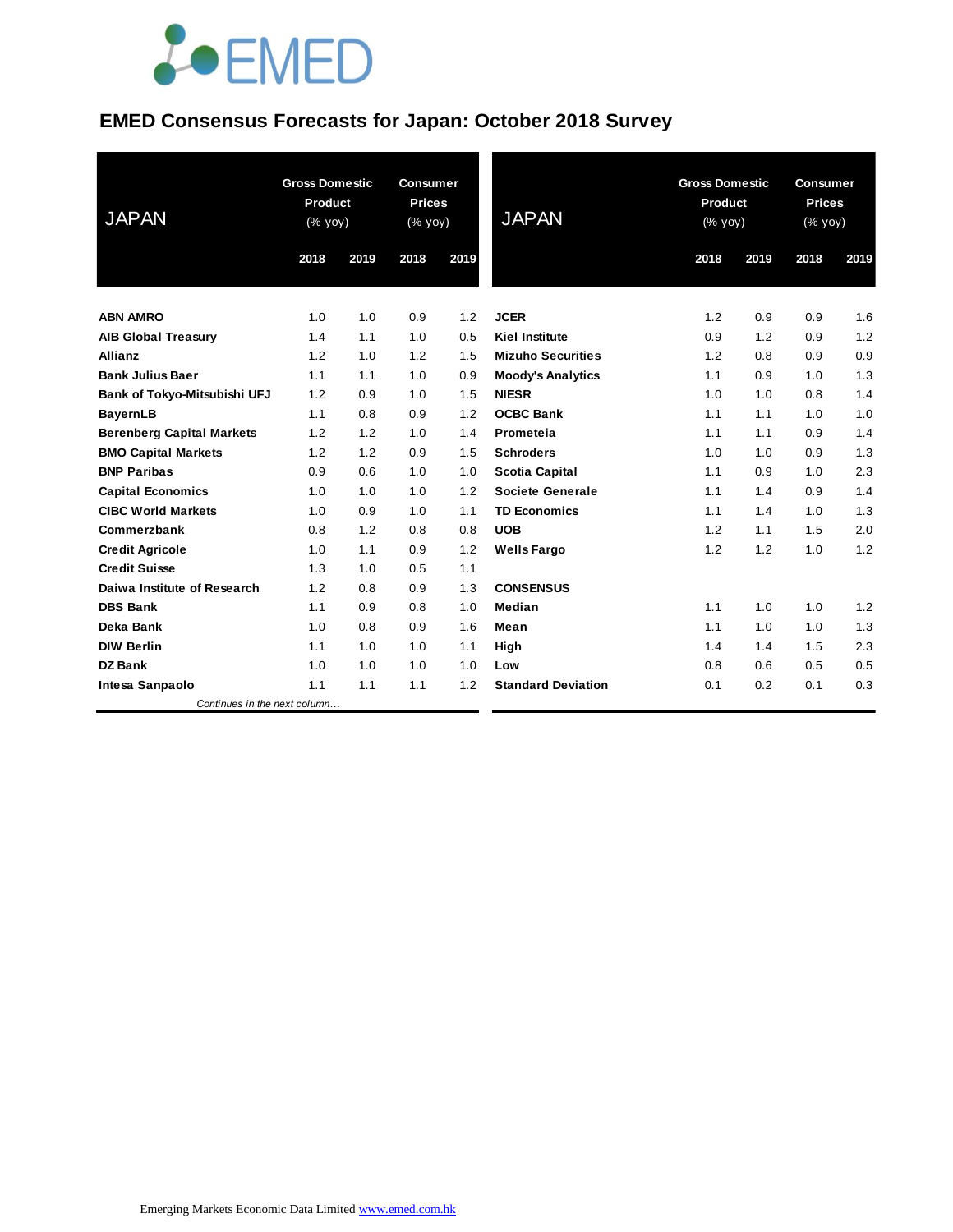# **JOEMED**

### **EMED Consensus Forecasts for China: October 2018 Survey**

| <b>CHINA</b>                     | <b>Gross Domestic</b><br><b>Product</b><br>(% yoy) |      | <b>Consumer</b><br><b>Prices</b><br>(% yoy) |      | <b>CHINA</b>              | <b>Gross Domestic</b><br><b>Product</b><br>(% yoy) |      | <b>Consumer</b><br><b>Prices</b><br>(% yoy) |      |
|----------------------------------|----------------------------------------------------|------|---------------------------------------------|------|---------------------------|----------------------------------------------------|------|---------------------------------------------|------|
|                                  | 2018                                               | 2019 | 2018                                        | 2019 |                           | 2018                                               | 2019 | 2018                                        | 2019 |
| <b>ABN AMRO</b>                  | 6.5                                                | 6.0  | 2.0                                         | 2.5  | Intesa Sanpaolo           | 6.7                                                | 6.3  | 2.2                                         | 2.3  |
| Allianz                          | 6.5                                                | 6.2  | 2.5                                         | 2.8  | <b>Kiel Institute</b>     | 6.6                                                | 6.1  | 2.1                                         | 2.3  |
| <b>Bank Julius Baer</b>          | 6.5                                                | 6.2  | 2.0                                         | 2.6  | <b>Moody's Analytics</b>  | 6.7                                                | 6.5  | 2.1                                         | 2.6  |
| <b>Bank of East Asia</b>         | 6.5                                                | 6.3  | 2.1                                         | 2.2  | <b>NIESR</b>              | 6.6                                                | 6.3  | 1.9                                         | 2.2  |
| <b>BayernLB</b>                  | 6.6                                                | 6.2  | 2.2                                         | 2.4  | <b>OCBC Bank</b>          | 6.6                                                | 6.2  | 1.8                                         | 2.5  |
| <b>BBVA</b>                      | 6.3                                                | 6.0  | 2.2                                         | 2.5  | Prometeia                 | 6.6                                                | 5.9  | 2.1                                         | 2.4  |
| <b>Berenberg Capital Markets</b> | 6.6                                                | 6.3  | 2.1                                         | 2.2  | <b>Schroders</b>          | 6.6                                                | 6.2  | 2.1                                         | 2.4  |
| <b>BMO Capital Markets</b>       | 6.6                                                | 6.2  | 2.2                                         | 2.1  | <b>Scotia Capital</b>     | 6.6                                                | 6.3  | 2.1                                         | 2.5  |
| <b>BNP Paribas</b>               | 6.4                                                | 6.1  | 2.1                                         | 1.9  | Societe Generale          | 6.6                                                | 6.1  | 2.3                                         | 2.6  |
| <b>Capital Economics</b>         | 6.7                                                | 6.5  | 2.0                                         | 1.5  | <b>UOB</b>                | 6.6                                                | 6.3  | 2.1                                         | 2.4  |
| Commerzbank                      | 6.5                                                | 6.2  | 1.7                                         | 2.3  | <b>Wells Fargo</b>        | 6.6                                                | 6.3  | 2.1                                         | 2.3  |
| <b>Credit Agricole</b>           | 6.6                                                | 6.4  | 2.2                                         | 2.5  |                           |                                                    |      |                                             |      |
| <b>Credit Suisse</b>             | 6.6                                                | 6.2  | 2.1                                         | 2.0  |                           |                                                    |      |                                             |      |
| Daiwa Institute of Research      | 6.5                                                | 6.3  | 2.0                                         | 2.1  | <b>CONSENSUS</b>          |                                                    |      |                                             |      |
| <b>Danske Bank</b>               | 6.6                                                | 6.4  | 2.3                                         | 2.3  | Median                    | 6.6                                                | 6.3  | 2.1                                         | 2.3  |
| <b>DBS Bank</b>                  | 6.6                                                | 6.2  | 2.1                                         | 2.2  | Mean                      | 6.6                                                | 6.2  | 2.1                                         | 2.3  |
| Deka Bank                        | 6.6                                                | 6.4  | 2.0                                         | 2.3  | High                      | 6.7                                                | 6.5  | 2.5                                         | 2.8  |
| <b>DIW Berlin</b>                | 6.5                                                | 6.3  | 2.0                                         | 2.4  | Low                       | 6.3                                                | 5.9  | 1.7                                         | 1.5  |
| <b>DZ Bank</b>                   | 6.5                                                | 6.5  | 2.2                                         | 2.2  | <b>Standard Deviation</b> | 0.1                                                | 0.1  | 0.1                                         | 0.2  |
| Continues in the next column     |                                                    |      |                                             |      |                           |                                                    |      |                                             |      |